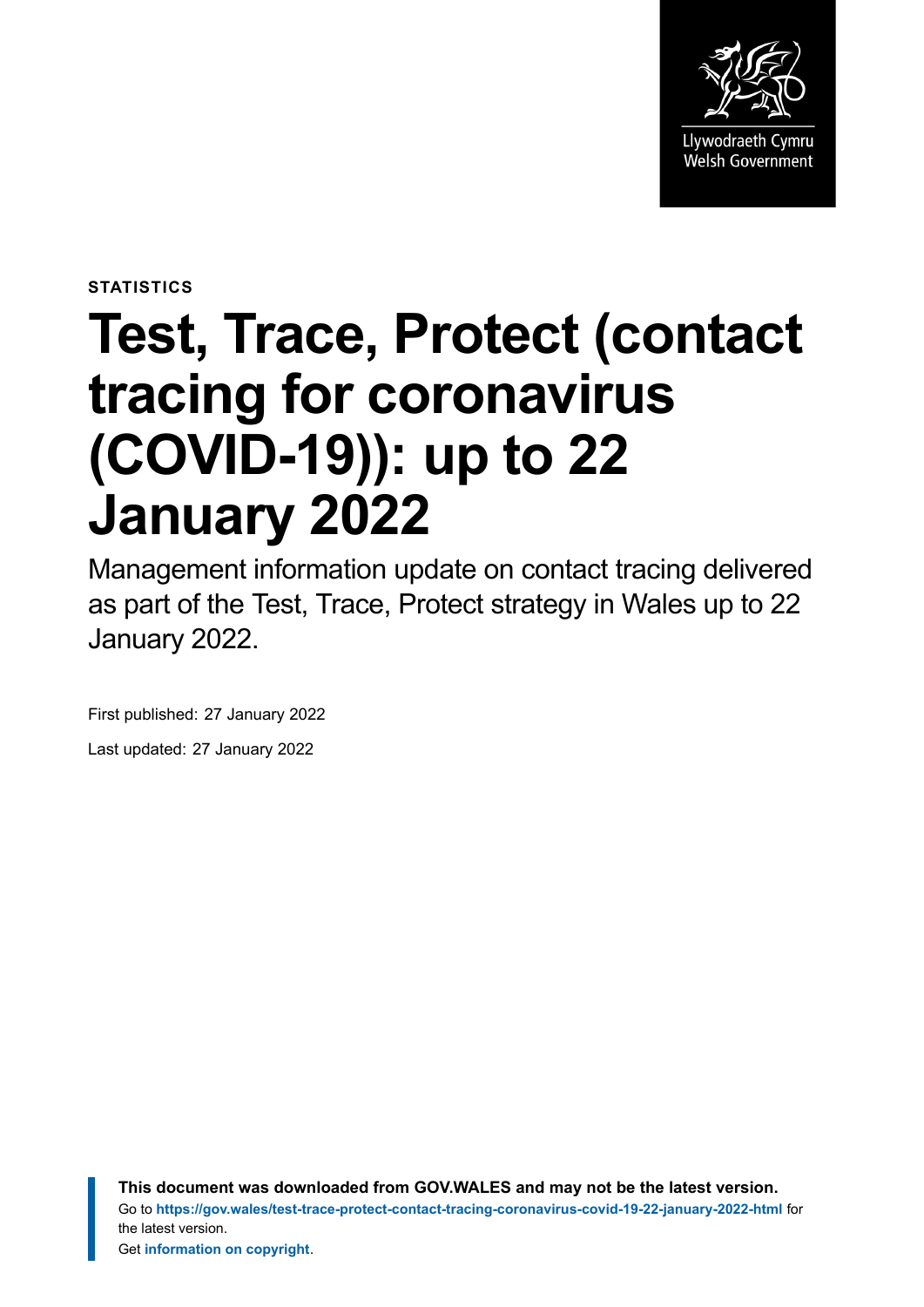# **Contents**

**[Introduction](#page-1-0) [Main results](#page-1-1) [Time taken to reach positive cases and close contacts](#page-7-0) [Data for 1 to 21 June 2020](#page-8-0) [Quality and methodology information](#page-9-0) [Contact details](#page-18-0)**

# <span id="page-1-0"></span>**Introduction**

The data in this release is management information collected as part of the contact tracing process. The figures reflect the data recorded in the contact tracing system and not any contact tracing activity that may have taken place outside of the typical tracing process. The data has not been collected for official statistics purposes which means it has not undergone the same level of quality assurance as official statistics and will be subject to future revisions. We are publishing this to provide a weekly summary of contact tracing activity in Wales during the coronavirus (COVID-19) pandemic.

# <span id="page-1-1"></span>**Main results**

In the latest week (16 to 22 January 2022):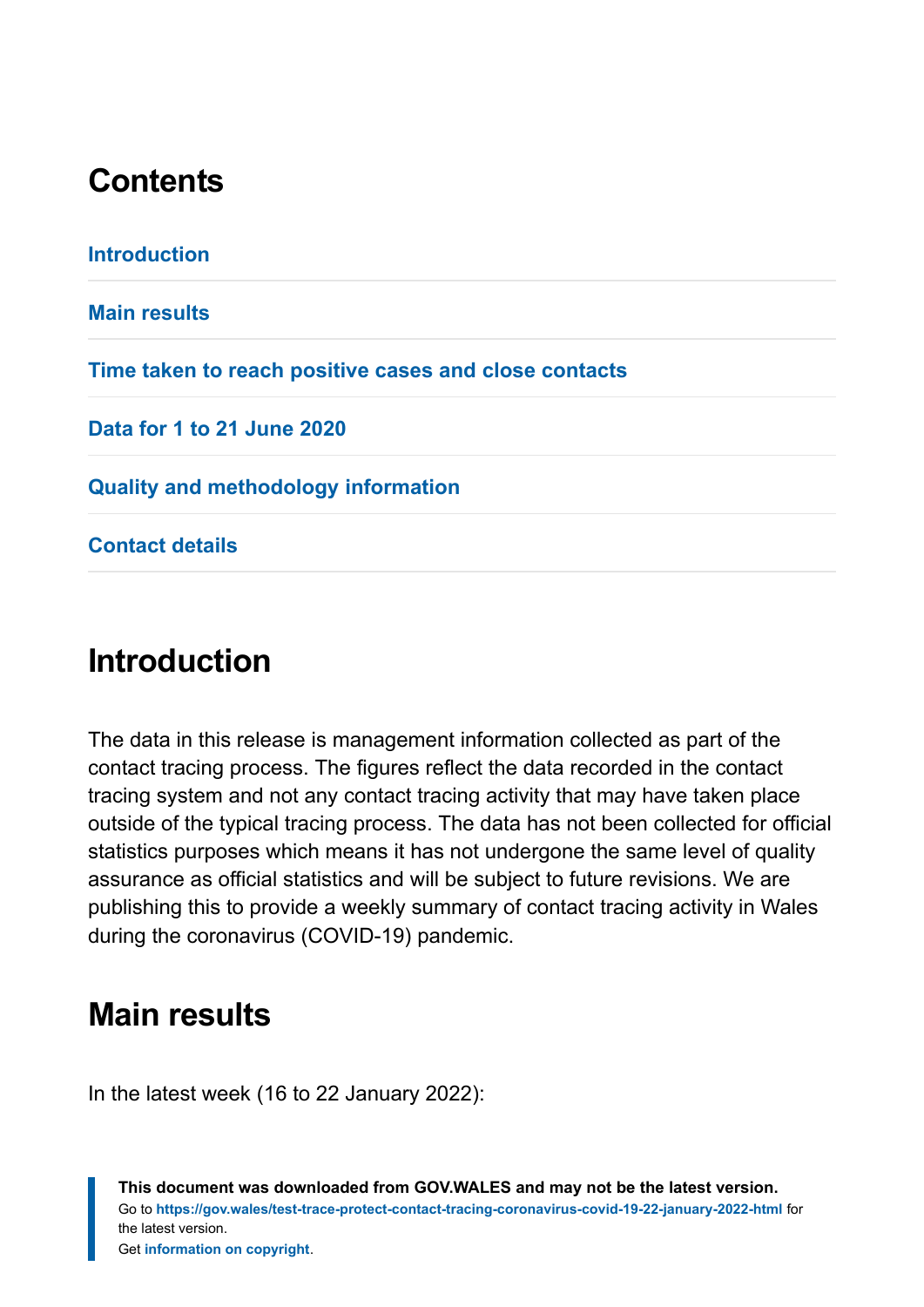- of the 30,823 positive cases that were eligible for follow-up, 26,863 (87.2%) were reached and asked to provide details of their recent contacts
- of the 44,964 close contacts that were eligible for follow-up: 38,764 (86.2%) were successfully contacted and advised accordingly, or had their case otherwise resolved; 34,462 (76.6%) were household contacts of which 29,818 (86.5%) were successfully contacted and advised accordingly, or had their case otherwise resolved.

In total, since 21 June 2020:

- of the 754,406 positive cases that were eligible for follow-up, 700,409 (92.8%) were reached and asked to provide details of their recent contacts
- of the 1,244,368 close contacts that were eligible for follow-up, 1,123,107 (90.3%) were successfully contacted and advised accordingly, or had their case otherwise resolved

## **Table 1: Positive cases referred to the contact tracing system, up to 22 January 2022**

|                                                              | Latest week 16 to<br><b>22 January 2022</b> | Cumulative total 21 June<br>2020 to 22 January 2022 |
|--------------------------------------------------------------|---------------------------------------------|-----------------------------------------------------|
| Eligible for follow-up by local<br>contract tracing teams    | 30,823                                      | 754,406                                             |
| Not eligible for follow-up by<br>local contact tracing teams | 2,677                                       | 95,403                                              |
| <b>Total</b>                                                 | 33,500                                      | 849,809                                             |

Source: Digital Health and Care Wales (DHCW)

Information on the types of cases not eligible for follow-up by local contact tracing teams is provided in the **[quality and methodology information](#page-9-0) [section](#page-9-0)**.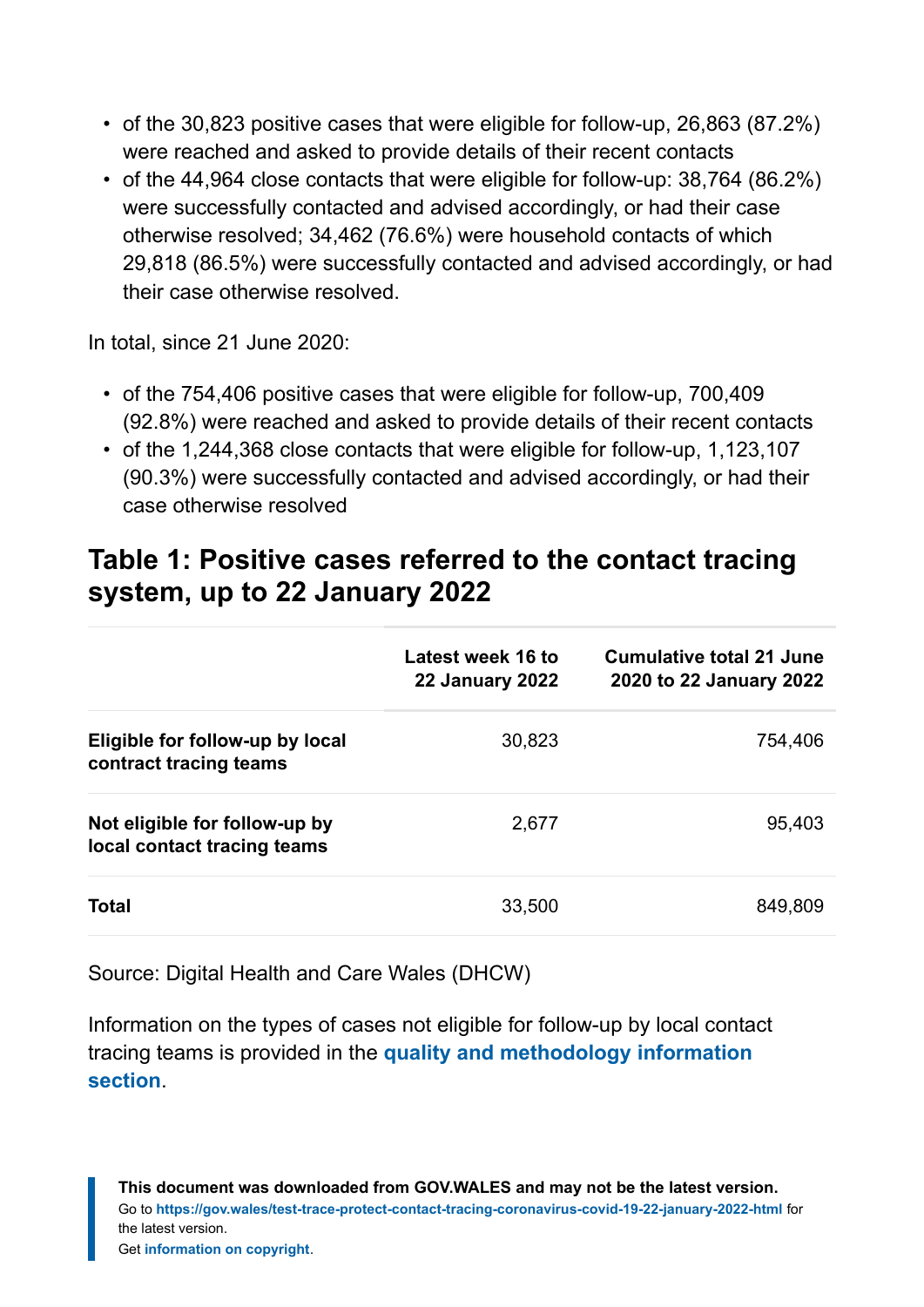### Chart 1: Positive cases eligible for follow-up by local contact tracing teams, up to 22 January 2022

Reached and asked to provide details of recent contacts Not reached



# **Table 2: People identified as close contacts, up to 22 January 2022**

|                                                              | Latest week 16 to<br><b>22 January 2022</b> | Cumulative total 21 June<br>2020 to 22 January 2022 |
|--------------------------------------------------------------|---------------------------------------------|-----------------------------------------------------|
| Eligible for follow-up by local<br>contract tracing teams    | 44,964                                      | 1,244,368                                           |
| Not eligible for follow-up by<br>local contact tracing teams | 4,753                                       | 135,946                                             |
| <b>Total</b>                                                 | 49,717                                      | 1,380,314                                           |

Source: Digital Health and Care Wales (DHCW)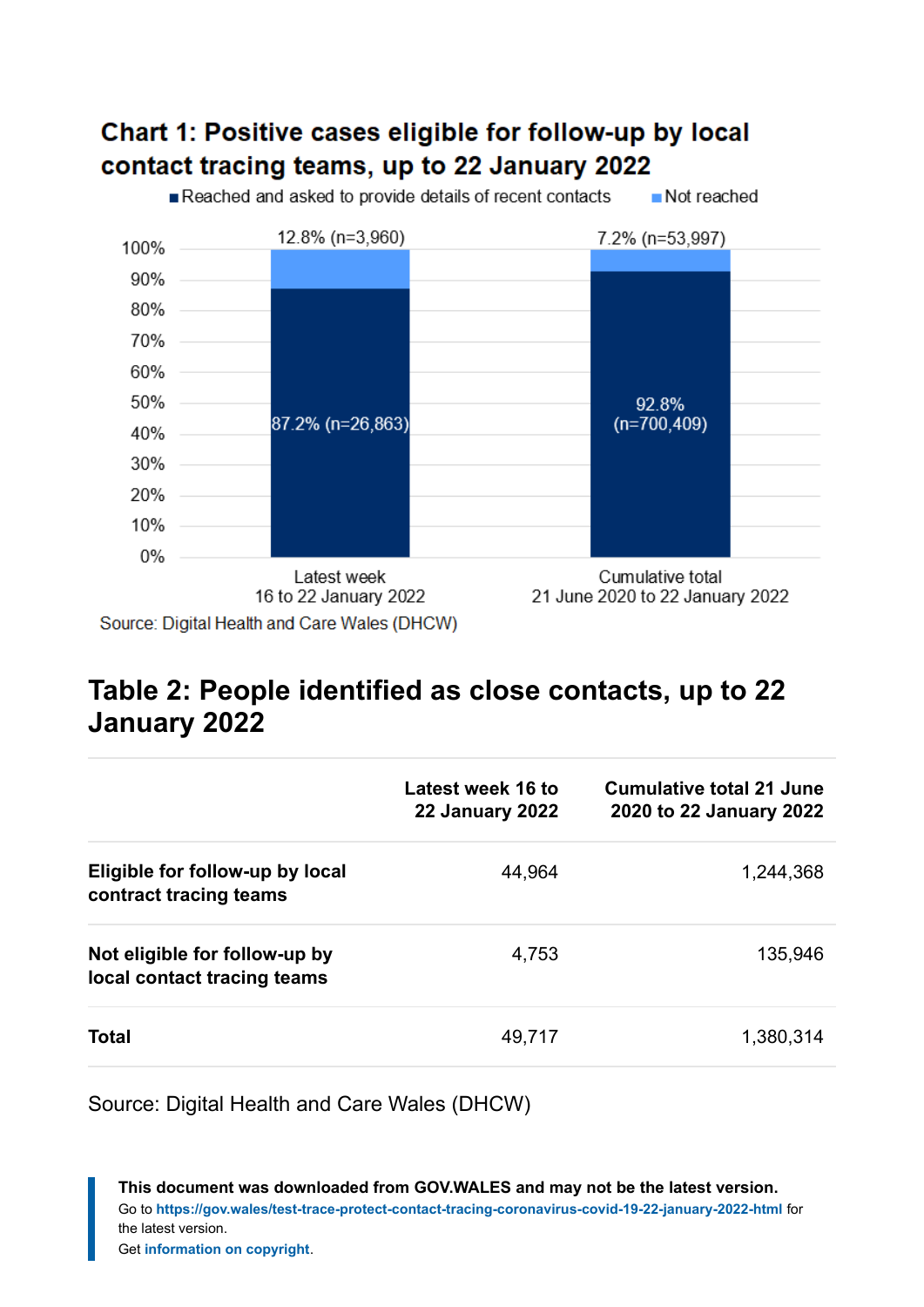These figures relate to all close contacts identified in the reporting period shown. Some may have been identified by positive cases referred to the contact tracing system prior to the reporting period. The figures may also include some close contacts eligible for follow-up by local contact tracing teams that were identified by positive cases escalated to regional teams for onward management.

## Chart 2: Close contacts eligible for follow-up by local contact tracing teams, up to 22 January 2022

Not successfully contacted or resolved



Source: Digital Health and Care Wales (DHCW)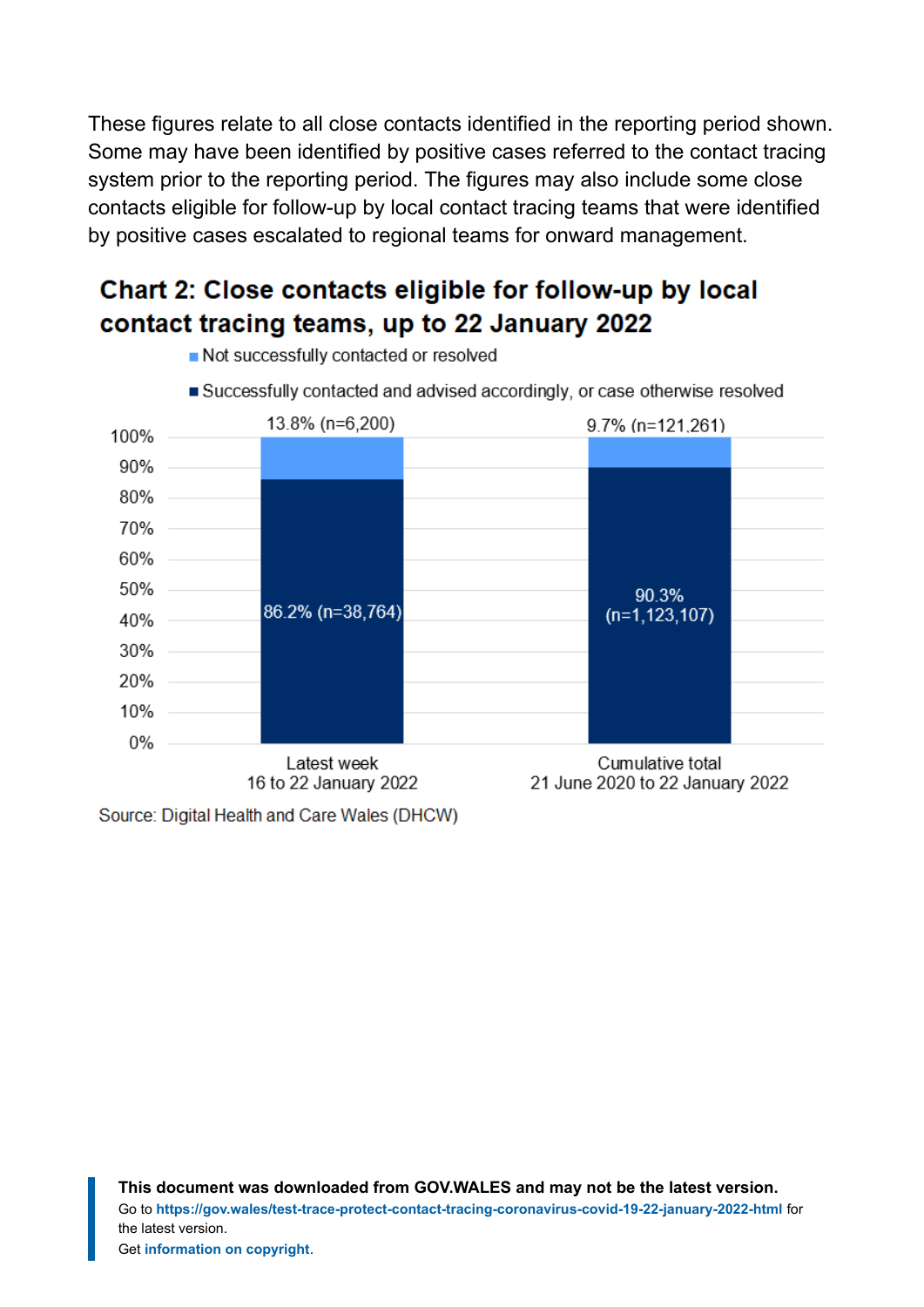## Chart 3: Daily positive cases eligible for follow-up by local contact tracing teams, up to 22 January 2022



Source: Digital Health and Care Wales (DHCW)

#### **[Number of positive cases and close contacts eligible for follow-up by local](https://statswales.gov.wales/Catalogue/Health-and-Social-Care/coronavirus-covid-19/contact-tracing-for-coronavirus-covid-19/numberofpositivecasesandclosecontactseligibleforfollowup-by-localcontacttracingteams) [contact tracing teams](https://statswales.gov.wales/Catalogue/Health-and-Social-Care/coronavirus-covid-19/contact-tracing-for-coronavirus-covid-19/numberofpositivecasesandclosecontactseligibleforfollowup-by-localcontacttracingteams) on StatsWales**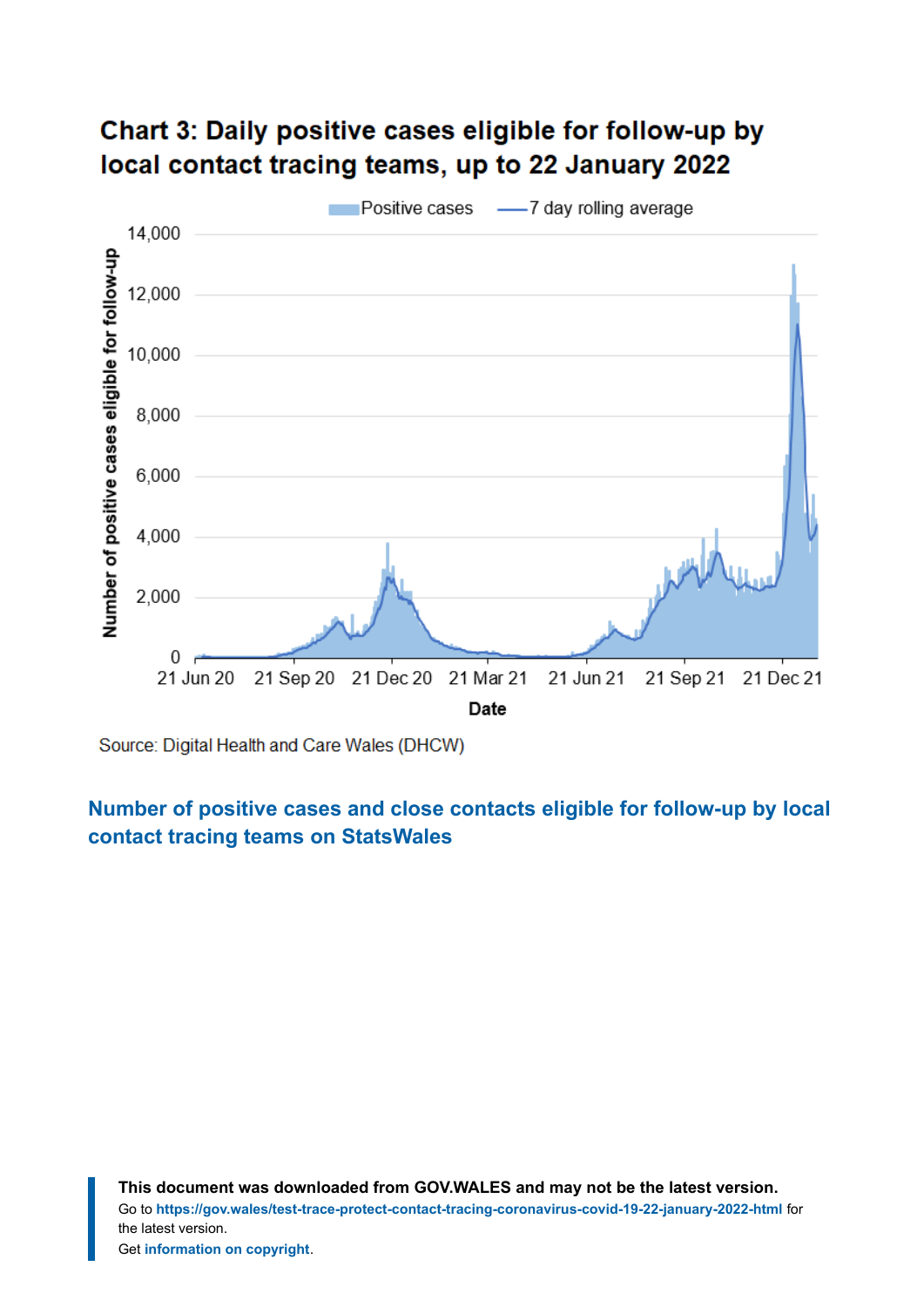

#### Chart 4: Daily close contacts eligible for follow-up by local contact tracing teams, up to 22 January 2022

Source: Digital Health and Care Wales (DHCW)

#### **[Number of positive cases and close contacts eligible for follow-up by local](https://statswales.gov.wales/Catalogue/Health-and-Social-Care/coronavirus-covid-19/contact-tracing-for-coronavirus-covid-19/numberofpositivecasesandclosecontactseligibleforfollowup-by-localcontacttracingteams) [contact tracing teams](https://statswales.gov.wales/Catalogue/Health-and-Social-Care/coronavirus-covid-19/contact-tracing-for-coronavirus-covid-19/numberofpositivecasesandclosecontactseligibleforfollowup-by-localcontacttracingteams) on StatsWales**

Charts 3 and 4 represent the daily number of positive cases and close contacts eligible for follow up. The number of cases eligible for follow-up for recent weeks may change slightly compared to previous releases due to cases being flagged as not eligible following further investigation by contact tracing teams. More details on this process can be found in the **[quality and methodology](#page-9-0) [information](#page-9-0) section**.

Variation between days reflects difference in demand on the system (for example, number of tests performed) with some days seeing more cases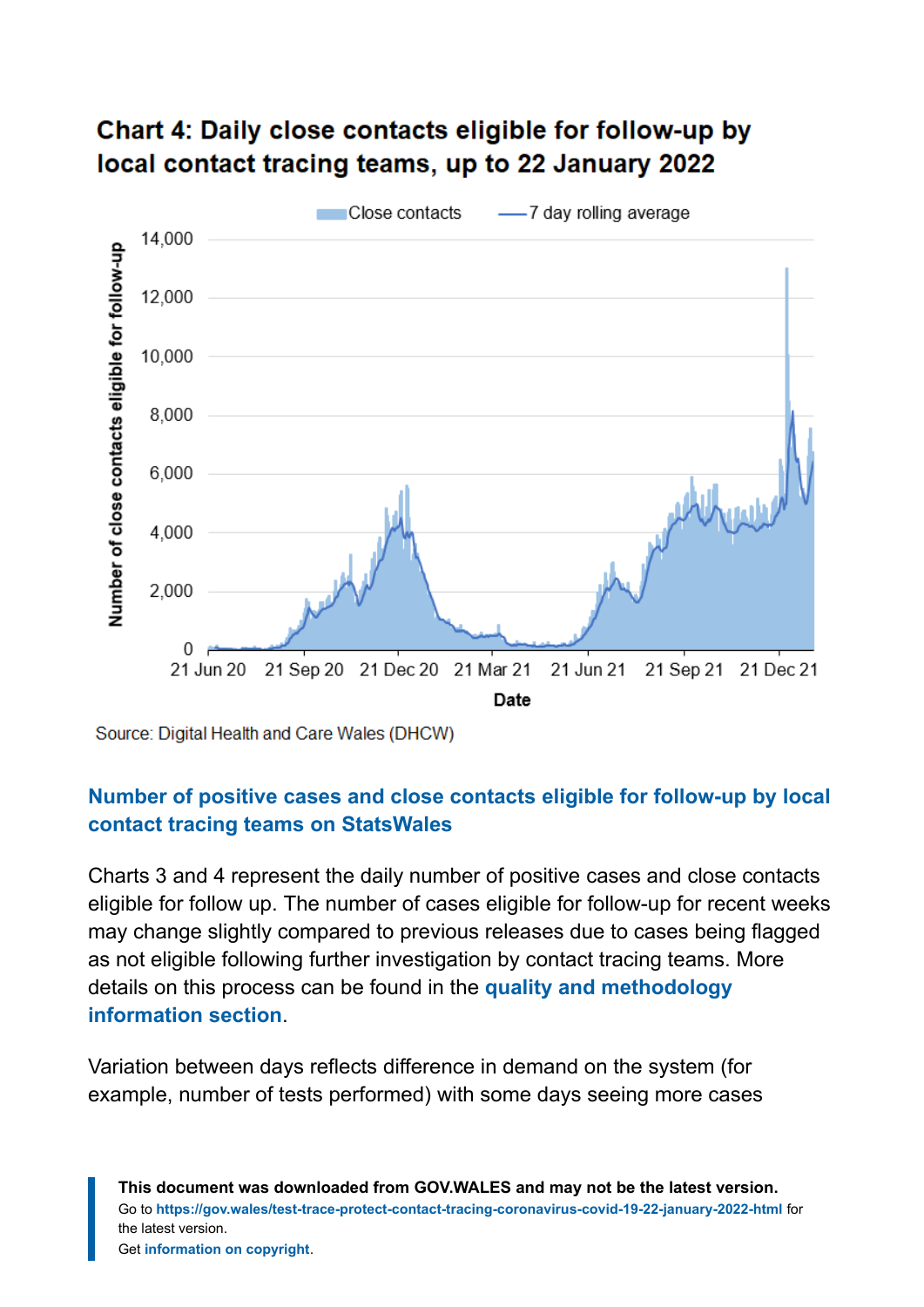feeding through to contact tracing teams. A peak in positive cases or close contacts can occur as a result of:

- a backlog of cases from previous days
- a large batch of test results being submitted
- a new testing site opening
- more testing capacity becoming available

The combined total number of positive cases and close contacts eligible for follow up in a single week was the highest in the week 26 December 2021 to 1 January 2022 where there were 71,196 positive cases and 53,060 close contacts eligible for follow up by local contact tracing teams.

# <span id="page-7-0"></span>**Time taken to reach positive cases and close contacts**

# **In the latest week (16 to 22 January 2022)**

#### **Positive cases**

- Of the 30,823 positive cases that were eligible for follow-up, 43.1% were reached within 24 hours of referral to the contact tracing system. This equates to 49.4% of those successfully reached being reached within 24 hours.
- 73.8% of positive cases that were eligible for follow-up were reached within 48 hours. This equates to 84.6% of those successfully reached being reached within 48 hours.

#### **Close contacts**

• Of the 44,964 close contacts that were eligible for follow-up, 58.2% were reached within 24 hours of being identified by a positive case. This equates to 67.6% of those successfully reached being reached within 24 hours.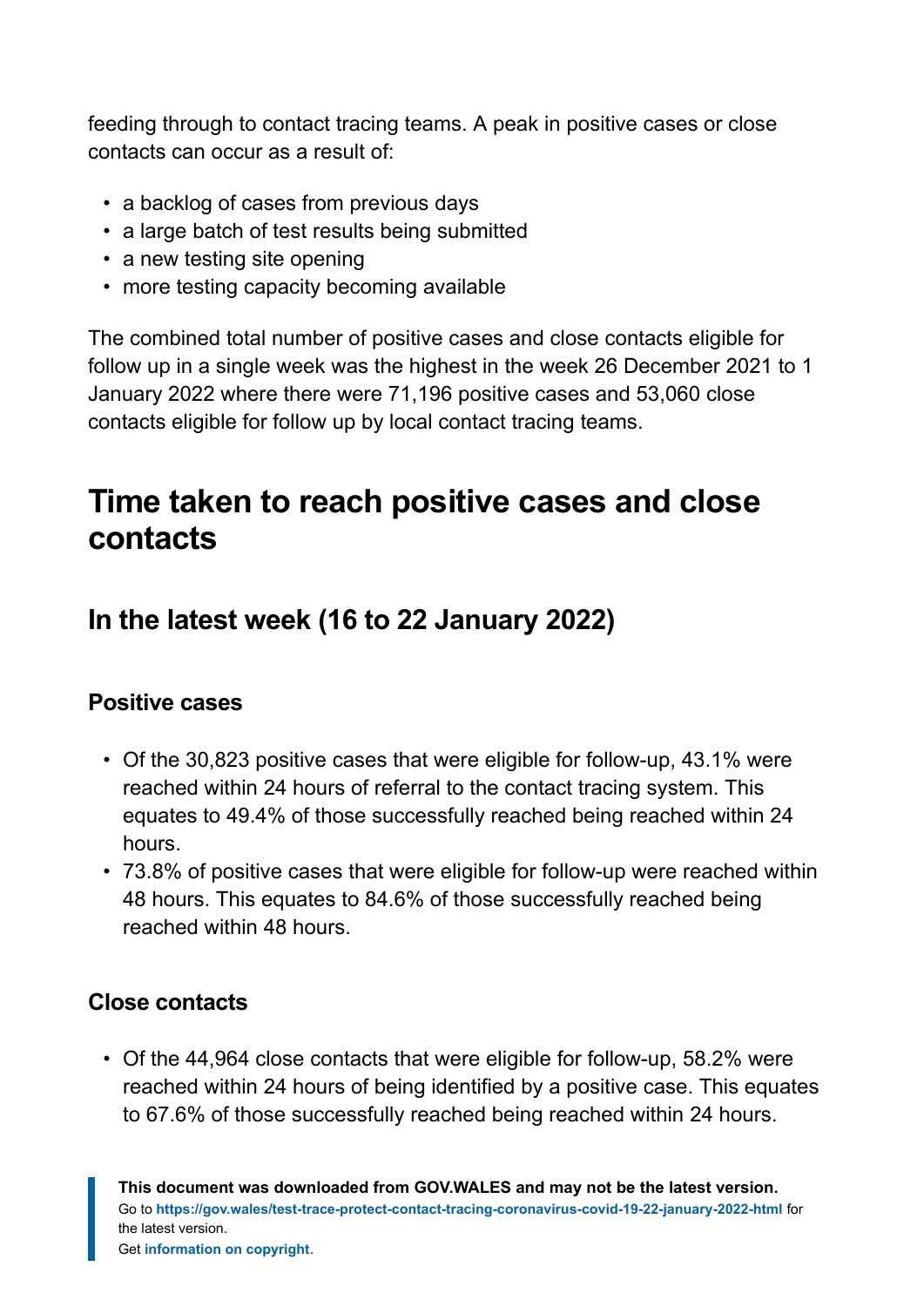- 81.6% of close contacts that were eligible for follow-up were reached within 48 hours of being identified by a positive case. This equates to 94.7% of those successfully reached being reached within 48 hours.
- From the time positive cases were referred to the contact tracing system, 26.9% of all close contacts that were eligible for follow-up were reached within 24 hours. This equates to 31.2% of those successfully reached being reached within 24 hours.
- From the time positive cases were referred to the contact tracing system, 58.5% of all close contacts that were eligible for follow-up were reached within 48 hours. This equates to 67.9% of those successfully reached being reached within 48 hours.

From the time positive cases were referred to the contact tracing system, the percentage of close contacts reached within 24 or 48 hours excludes a small number of close contacts that could not be linked back to the positive case that identified them. Please see the **[quality and methodology information](#page-9-0) section**.

# <span id="page-8-0"></span>**Data for 1 to 21 June 2020**

Early reporting, covering the first three weeks of contact tracing in Wales, was based on data reported by local and regional contact tracing teams prior to the introduction of the national digital system.

In Wales, during the period from 1 to 21 June 2020, 1,905 positive cases were referred to local and regional contact tracing teams. This resulted in 2,616 contacts identified for follow-up, of which 2,117 were successfully contacted and advised accordingly.

There will be a small amount of overlap in the reporting from the national digital system and the early reporting provided by local and regional contact tracing teams. For this reason we would not recommend combining figures from the two different reporting streams.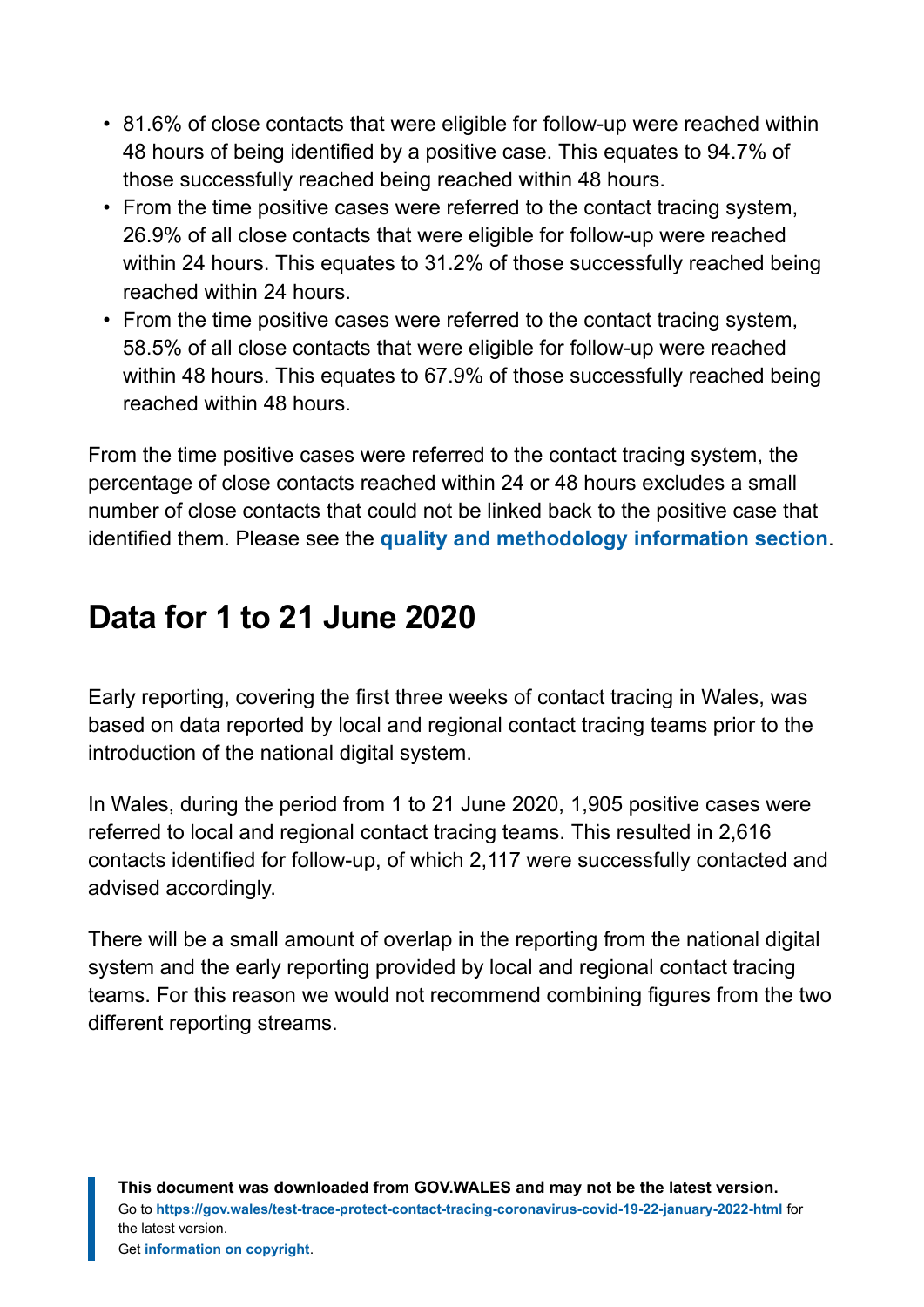# <span id="page-9-0"></span>**Quality and methodology information**

# **What is contact tracing?**

Contact tracing is an important part of the Welsh Government's **[Test, Trace,](https://gov.wales/test-trace-protect) [Protect strategy](https://gov.wales/test-trace-protect)**. The strategy is being delivered through the NHS Wales Test, Trace, Protect service.

As soon as people start to display symptoms of coronavirus (COVID-19), they should arrange to take a test as quickly as possible whilst they and members of their household aged over 5 **[self-isolate](https://gov.wales/self-isolation)**. On receiving a positive result people are asked to support the NHS Wales Test, Trace, Protect service by reporting their recent contacts to the local contact tracer so that they can be contacted and notified to self-isolate (and take a test if they too are displaying symptoms), to help stop the spread of the virus.

It may not be possible to trace all individuals referred to the contact tracing service. For various reasons contact details will not have been provided for some individuals and others may not have responded to calls, texts or emails from tracing teams. The proportion of positive cases that were eligible for followup and that were reached only include those cases that were successfully reached but does not include those cases where local tracers have made an attempt, but failed, to contact.

Due to an increase in the number of positive cases and contacts eligible for follow up by local contact tracing teams, from the week commencing 6 September 2021 Welsh Government introduced a national framework to prioritise cases that have a higher risk of onward transmission or that involve vulnerable individuals. This means that the positive cases reached are likely to be those classed as the highest priority from a public health protection perspective.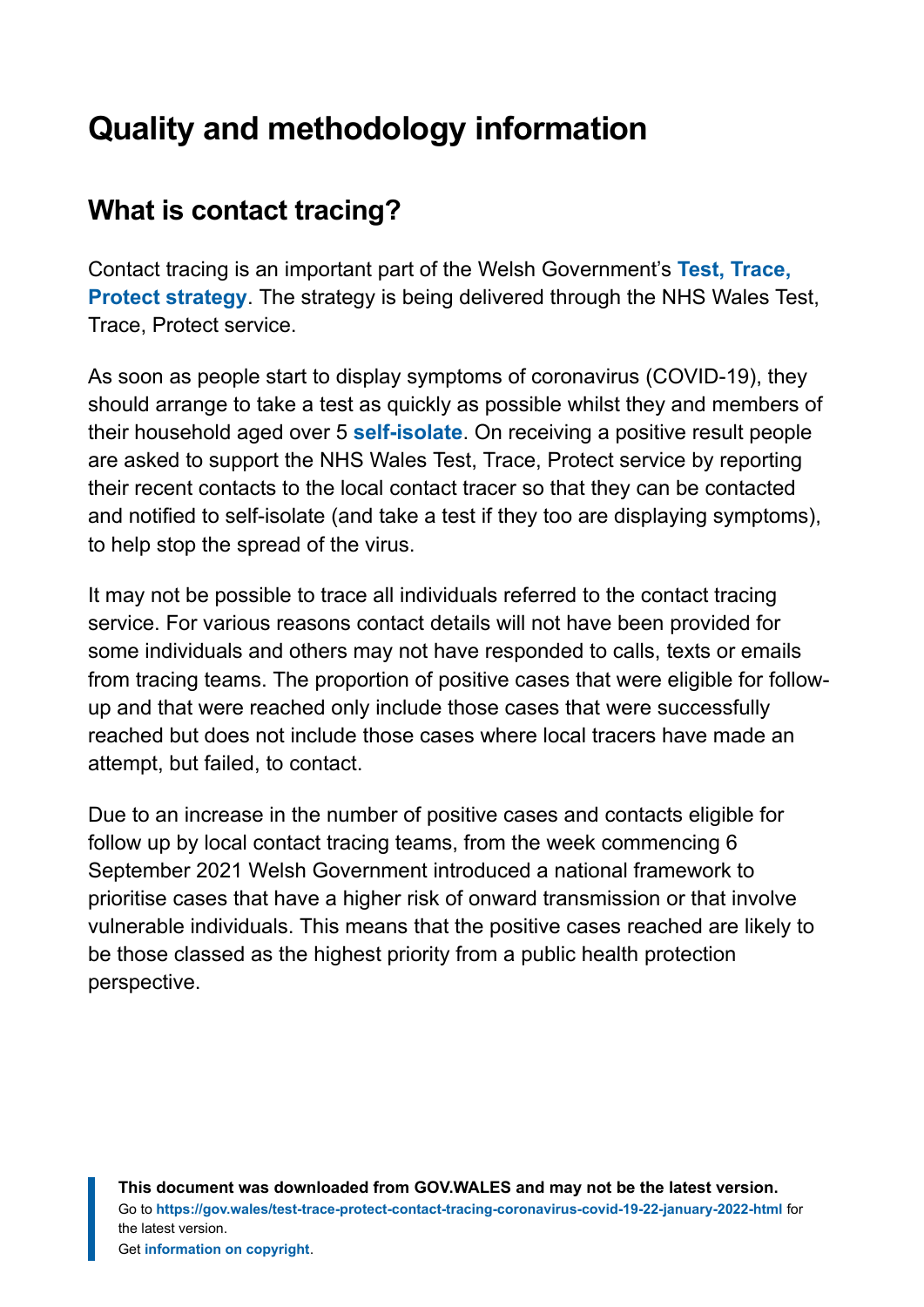## **Data source**

This data is management information provided to the Welsh Government by Digital Health and Care Wales. We are publishing this to provide a weekly summary of contact tracing activity in Wales during the coronavirus (COVID-19) pandemic. This data has not undergone the same level of quality assurance as official statistics and the data may be subject to future revisions.

Data included in this release was extracted from the contact tracing system at 12:12 on 25 January 2022. This extract was taken 3 days after the end of the reporting period in order to capture follow-up activity relating to cases referred towards the end of the reporting period.

# **Positive cases and close contacts not eligible for followup**

The majority of cases not eligible for follow-up by local contact tracers occur in closed settings such as hospitals, care homes and prisons. These cases are escalated to regional teams for onward management.

Positive cases and close contacts that are resident outside of Wales are also not eligible for follow-up by local contact tracing teams. Public Health Wales refer these cases to the relevant public health agency for onward tracing. These cases would have been included in the numbers eligible for follow-up in statistical releases prior to the 10 September 2020.

When an index case is contacted and asked to provide details of their close contacts they are also asked to define the type of contact. Household contacts are contacts that are living or spending significant time in the same household for example, those that live and sleep in the same home, a house of multiple occupancy (HMO) where a kitchen and/or bathroom is shared, students in university accommodation that share a kitchen, and sexual partners, and people who have cleaned a household where a case lives without personal protective equipment.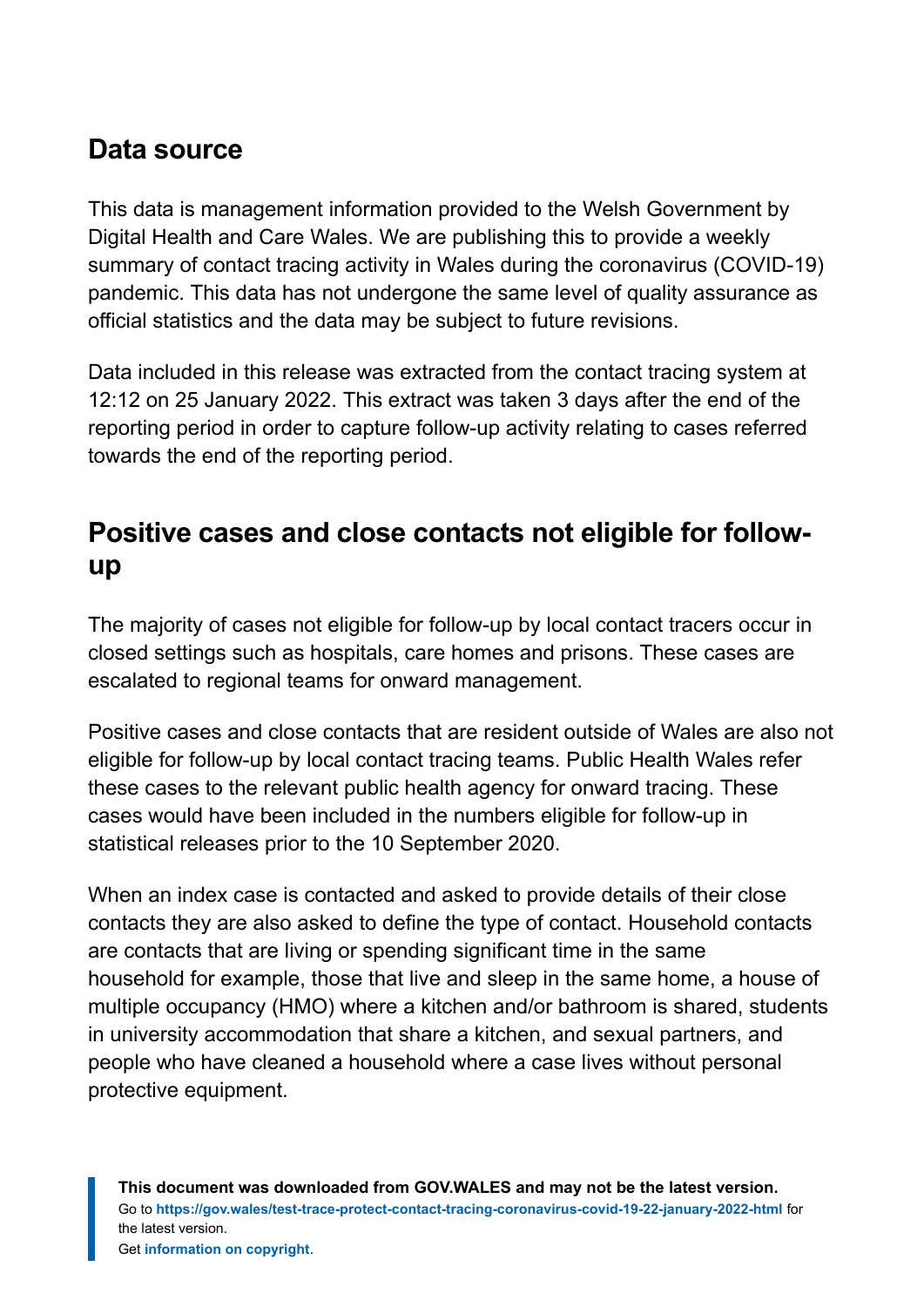For cases in halls of residence, students may have been contacted by text or by their university to advise them to isolate and not by the local contact tracing team. This type of activity is not captured in the contact tracing data. Also, school 'bubble' contacts aren't subject to formal contact tracing process as they are contacted directly by their school and provided the necessary public health and isolation guidance. For this reason, we have excluded these contacts from the close contacts statistics presented in this release.

# **Time taken to reach positive cases and close contacts**

For positive cases, the time taken to reach them measures the time between the case being referred to the contact tracing system and them being successfully contacted. For close contacts there are two measures. The first looks at the time between the close contact being identified by a positive case and them being successfully contacted. The second looks at the difference between the positive cases that identified them being referred to the contact tracing system and when the close contact was successfully contacted. The latter measure for close contacts excludes a small number that could not be linked back to the positive case that identified them or where contacts are identified by a positive case outside of Wales or through the NHS app.

The date and time that a positive case or close contact was successfully contacted is taken to be the earliest of a number of events captured in the system. These include:

- successful phone call record (including initial phone call from contact tracers to invite cases and contacts to complete the e-form)
- completion of the contact interview
- first daily check-up
- close contacts or other exposures being entered into the contact tracing system (for positive cases only)
- case marked as 'resolved'

These events have been chosen as they all indicate that a contact tracer has successfully been in touch with the individual. The range of events is necessary because phone call records do not exist for all positive cases and close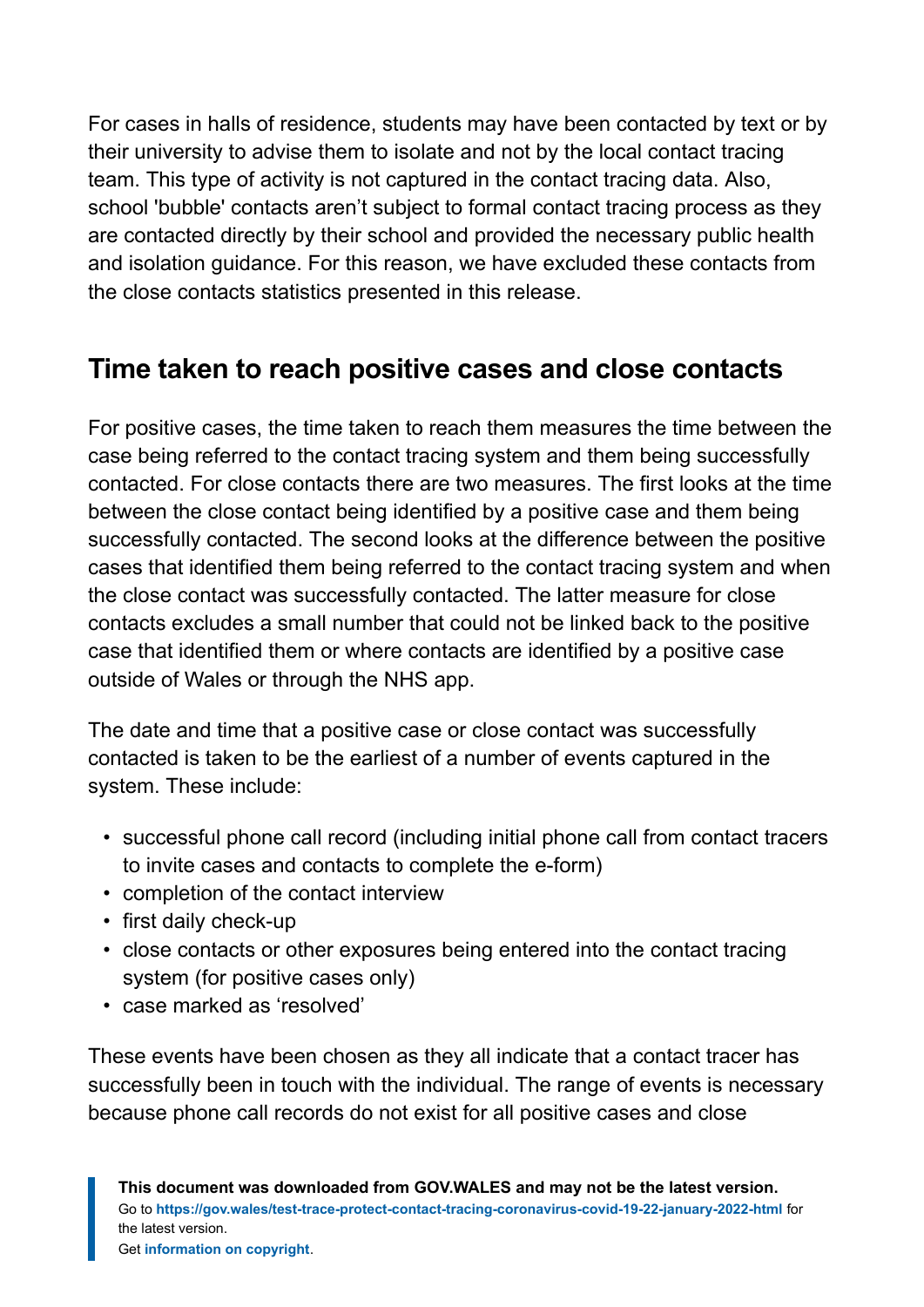contacts. This may arise, for example, where multiple cases live in the same household and the information is captured through a single phone call, rather than one for each individual.

When close contacts are identified by a positive case outside of Wales or through the NHS app, these are inputted into the system manually as the positive case that identified them does not exist in the Welsh contact tracing system. As the positive case is not in the Welsh contact tracing system, these close contacts should not be included in the timeliness measure from the time positive cases are referred to the contact tracing system. We were recently made aware of the processes around these close contacts and from the week commencing 16 May 2021, we have removed these close contacts from this measure and the historical data to more accurately reflect the contact tracing system. As these close contacts are eligible for follow up within the Welsh contact tracing system, they still appear in all other figures relating to close contacts presented in this release.

The percentage of close contacts reached within 24 hours and 48 hours from the time positive cases were referred to the contact tracing system will appear higher than previous publications as a result of this change. Since September 2020 when the process for these close contacts was implemented, there have been an average of 60 close contacts per week identified by a positive case outside of Wales or through the NHS app. For the week 16 to 22 May 2021 when this change in methodology was first implemented, the change resulted in an increase of 6 percentage points in the timeliness measure within 24 hours and 7 percentage points in the timeliness measure within 48 hours from the time positive cases were referred to the contact tracing system.

# **School bubble data**

School 'bubble' contacts aren't subject to formal contact tracing process, as they are contacted directly by their school and provided the necessary public health and isolation guidance. For this reason, from the release published 25 March 2021 we have excluded these contacts from the close contacts statistics presented in this release. All historical data has been updated to reflect this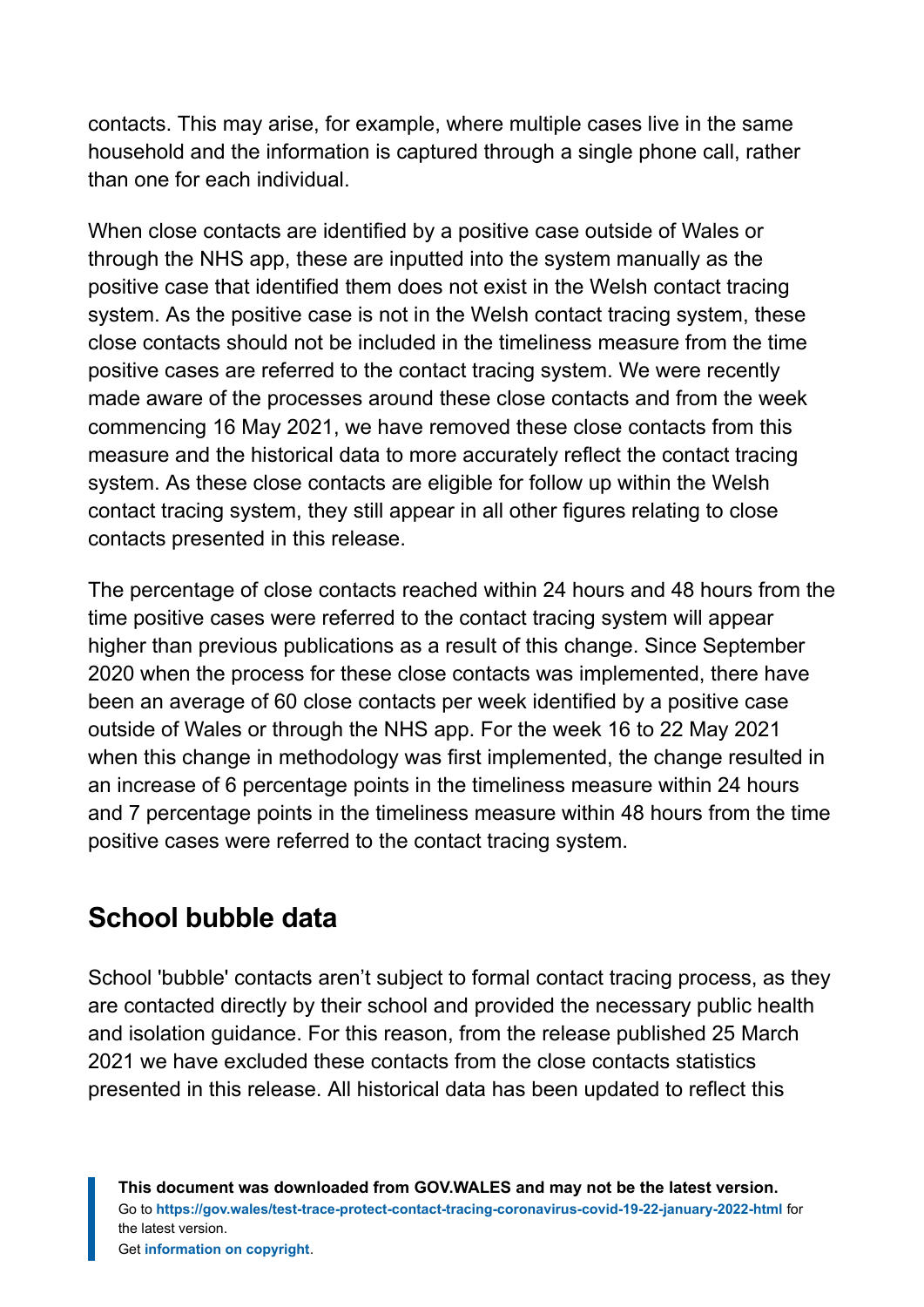change.

Positive cases will most likely have close contacts outside of their bubble which have been generated in school which will be communicated to local contact tracing teams and will be eligible for follow up, these contacts remain in the statistics presented in this release.

Data presented in this release is broadly comparable with publications prior to the 25 March 2021, though we advise against using the publications on 11 February and 18 February 2021 to make comparisons, where the issues in the school 'bubble' data have had the most effect, and the publication on 23 March 2021 where all school contacts were removed while we investigated a data quality issue. Comparisons can be made within the time series data in this release where school 'bubble' data has been removed throughout.

Information and guidance on how schools and settings can continue to make their sites as safe as possible for staff and learners, including school 'bubbles' is outlined in the **[Operational guidance for schools and settings](https://gov.wales/node/38016)**

# **Further quality and methodology information**

Close contacts 'otherwise resolved' covers a small number of instances where the same contact is identified by multiple positive cases concurrently. On these occasions, contact tracing teams will work from a single record relating to that contact and mark the additional records as resolved.

The number of cases referred for contact tracing is different to the number of new cases published by Public Health Wales. These sources of data are not directly comparable due to differences in timing and the level of validation carried out, as cases submitted to the contact tracing system need to be handled manually by contact tracing teams.

Contacts generated from positive cases outside of Wales which are eligible for follow up by local contact tracing teams in Wales are included as close contacts in these statistics. These contacts may have an effect on the timeliness measures from positive case creation and we are conducting further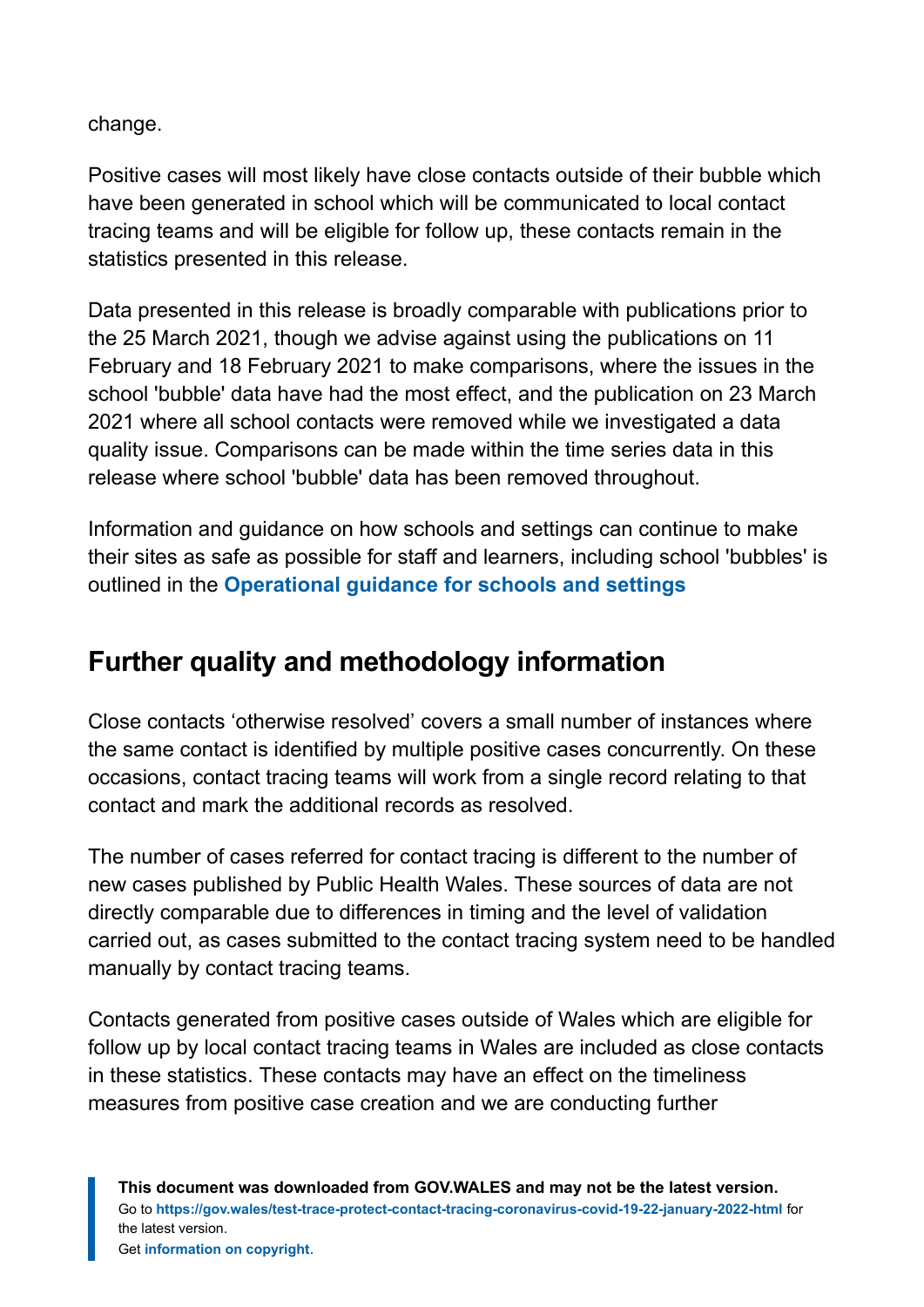investigation with Digital Health and Care Wales (DHCW) colleague into these specific scenarios.

On 17 December 2020, the NHS Wales Test Trace Protect (TTP) service rolled out a new function aimed at giving people the ability to provide details of their close contacts via a new e-form. Cases receive an initial phone call from contact tracers to invite them to complete the e-form and this call is defined as a successful contact. This information is included in the data shown in this release and will have an impact on the overall percentage of both positive cases and contacts successfully contacted, and the percentage of positive cases and contacts reached within 24 and 48 hours. Due to the reduction in positive cases in Wales and therefore, lower numbers of cases and contacts currently requiring contact tracing, most local contact tracing teams are prioritising phone calls over the use of the e-form. This means that e-forms will account for extremely small numbers within the data presented in this publication. We continue to work with colleagues to monitor use of the e-form within the contact tracing system and will include further information on this if use of the e-form begins to increase considerably.

For the week 21 to 27 March 2021, there was a large increase in the number of contacts eligible for follow up in Swansea Bay University Health Board which can be seen in the associated tables published alongside this release. We believe this to be a result of some school contacts being uploaded incorrectly for this region. This increase had a small impact on the national figures presented in this release for the percentage of contacts reached but a larger impact on time taken to reach close contacts. Regions have been reminded of the guidance on uploading school "bubbles" into the system to avoid further issues with the data.

From the 4 March 2021 publication, data for travellers arriving from outside the UK's Common Travel Area is no longer included in the figures presented in this release and has been removed retrospectively from historic data. Compared to the data as it was published on 25 February 2021, this resulted in a small reduction in the number of positive cases and close contacts in the data published on 4 March 2021 as these arriving international travellers represented less than 3% of the weekly cases. These citizens are isolating due to their travel and to avoid any potential transmission of variants of concern. As such they are subject to a separate managed **[quarantine process](https://gov.wales/how-isolate-when-you-travel-wales-coronavirus-covid-19)**. If an arriving international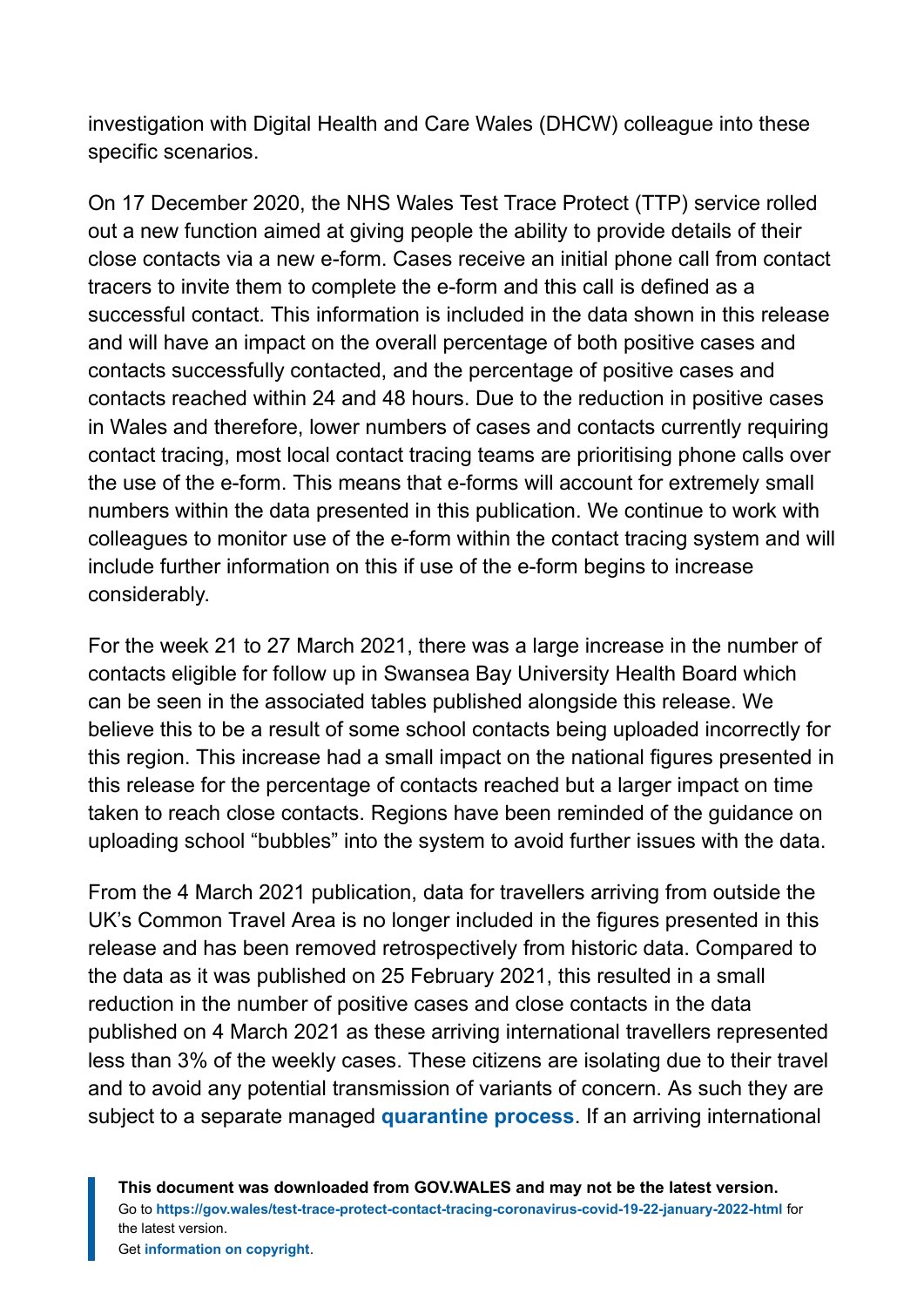traveller subsequently tests positive, they will then become a positive case and therefore be subject to the full contact tracing process and appear in the statistics presented.

In the 17 May 2021 release, Digital Health and Care Wales (DHCW) changed the contact tracing data to remove duplicate records. This change was applied to historical data from the start of this dataset (21 June 2020) onwards. Duplicate records occur where more than one positive case identifies the same close contact. Following this change, close contacts are now only counted once in the figures eligible for follow up. Previously they were counted each time they were identified by a positive case. Duplicate records account for up to 5% of the eligible close contacts in each week.

As of 7 August 2021, adults who have been fully vaccinated and received the vaccine in the UK and those under the age of 18 will no longer have to selfisolate if they are identified as close contacts of someone who has tested positive for COVID-19. Close contacts are still contacted by the contact tracing team and are therefore still included in the statistics presented in this publication.

As of 29 October 2021, the self-isolation criteria have been updated for household contacts who are fully vaccinated or aged between 5 and 17, the latest requirements can be found at **[Self-isolation: fully vaccinated adults and](https://eur01.safelinks.protection.outlook.com/?url=https%3A%2F%2Fgov.wales%2Fself-isolation%23section-83759&data=04%7C01%7CLisa.Bloemberg%40gov.wales%7C11b24c7619744c4b4b8608d9db45efb8%7Ca2cc36c592804ae78887d06dab89216b%7C0%7C0%7C637781915677040668%7CUnknown%7CTWFpbGZsb3d8eyJWIjoiMC4wLjAwMDAiLCJQIjoiV2luMzIiLCJBTiI6Ik1haWwiLCJXVCI6Mn0%3D%7C3000&sdata=OXcmQPRh7n3HA4acgO3apukDA8uXLR%2FRd019fXbuP7I%3D&reserved=0) [young people aged between 5 and 17](https://eur01.safelinks.protection.outlook.com/?url=https%3A%2F%2Fgov.wales%2Fself-isolation%23section-83759&data=04%7C01%7CLisa.Bloemberg%40gov.wales%7C11b24c7619744c4b4b8608d9db45efb8%7Ca2cc36c592804ae78887d06dab89216b%7C0%7C0%7C637781915677040668%7CUnknown%7CTWFpbGZsb3d8eyJWIjoiMC4wLjAwMDAiLCJQIjoiV2luMzIiLCJBTiI6Ik1haWwiLCJXVCI6Mn0%3D%7C3000&sdata=OXcmQPRh7n3HA4acgO3apukDA8uXLR%2FRd019fXbuP7I%3D&reserved=0).**

As policy changes regarding the operation of the contact tracing system we continue to work with colleagues in DHCW to determine data quality and possible further breakdowns of the data.

Issues were identified at a private laboratory based in Wolverhampton, England where incorrect test results had been issued. As a result of this, a number of people tested between 4 and 12 October were advised to re-test which may impact the number of positive cases eligible for follow up in the weeks beginning 10 and 17 October 2021. Around 4,000 tests are estimated to be affected in Wales, more information is available in the **[statement from the Minister for](https://gov.wales/written-statement-has-issued-update-welsh-residents-impacted-incorrect-covid-19-test-results) [Health and Social Services](https://gov.wales/written-statement-has-issued-update-welsh-residents-impacted-incorrect-covid-19-test-results)**.

From early September to the end of October 2021, the 'percentage of positive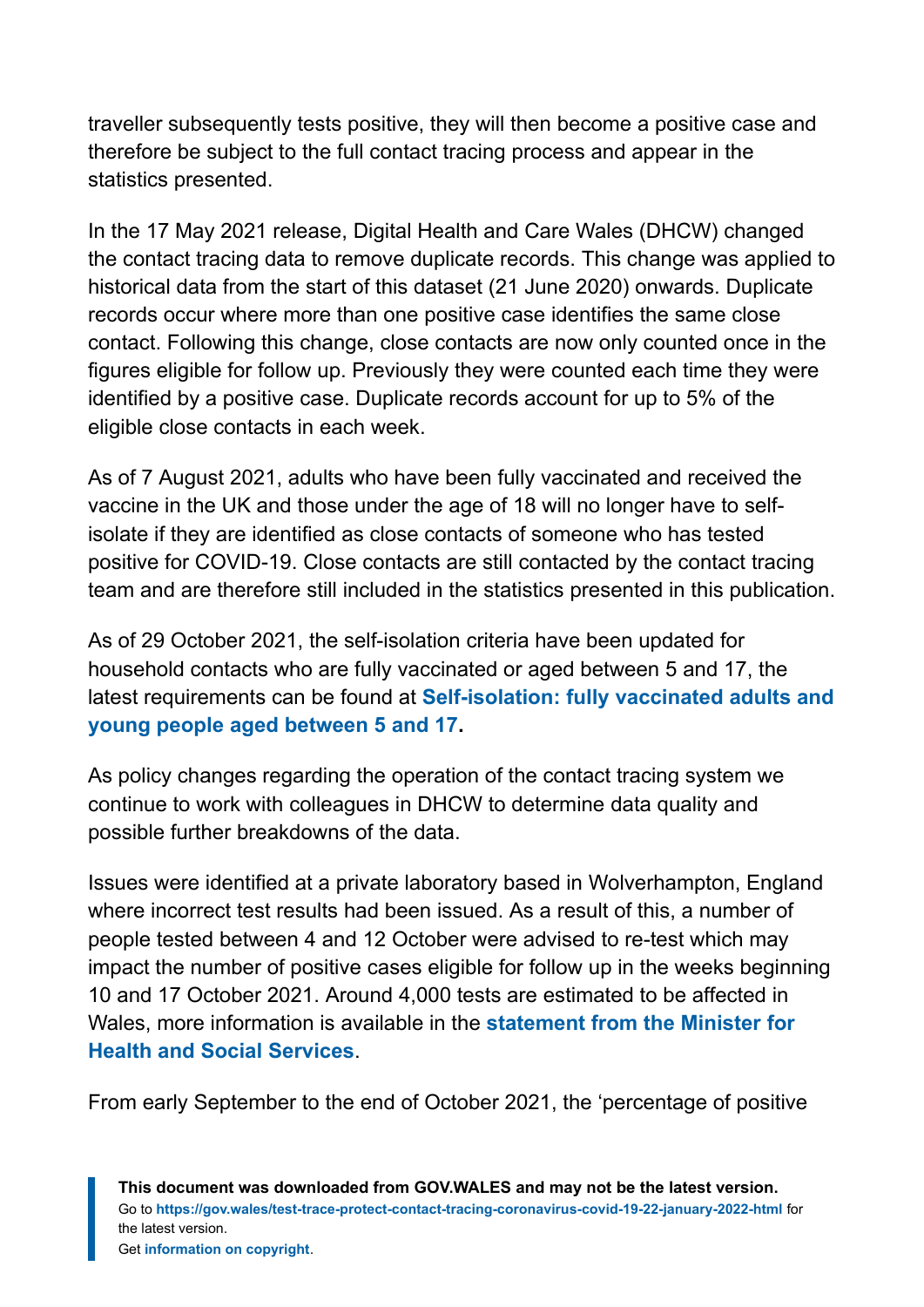cases reached within 24 and 48 hours' timeliness measures were generally lower compared to the first half of 2021. This is likely due to a larger number of positive cases and close contacts eligible for follow up by local contact tracing teams.

Data for contact tracing via the NHS COVID-19 App is published by The Department of Health and Social Care and includes data on users who have completed the symptom checker, test results received, users notified to selfisolate and check in events that have taken place. Latest published data and more information on this can be found at: **[What data is available about how](https://faq.covid19.nhs.uk/article/KA-01367) [the NHS COVID-19 app is being used?](https://faq.covid19.nhs.uk/article/KA-01367)**

Due to an increase in the number of positive cases and contacts eligible for follow up by local contact tracing teams, from the week commencing 6 September 2021 Welsh Government introduced a national framework to prioritise cases that have a higher risk of onward transmission or that involve vulnerable individuals. This means that the positive cases reached are likely to be those classed as the highest priority from a public health protection perspective.

# **National Statistics status**

These statistics are not National Statistics. However, as far as has been practicable, they have been collected and validated in accordance with the pillars and principles within the **[Code of Practice for Statistics](https://code.statisticsauthority.gov.uk/)**. We continue to develop the data collection and quality assurance process to improve the data.

These statistics have been produced quickly in response to developing world events.

# **Well-being of Future Generations Act**

The Well-being of Future Generations Act 2015 is about improving the social, economic, environmental and cultural wellbeing of Wales. The Act puts in place seven wellbeing goals for Wales. These are for a more equal, prosperous,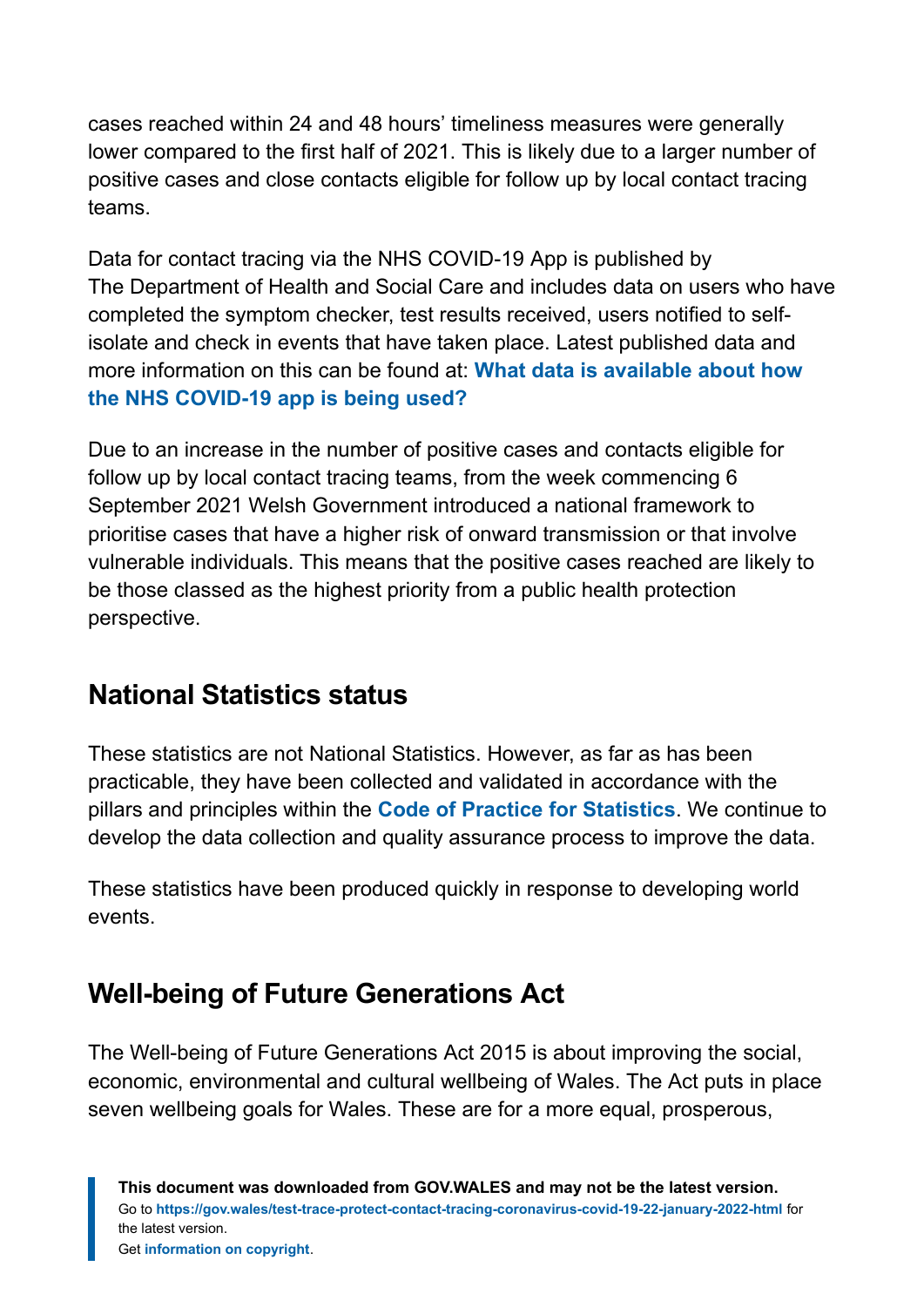resilient, healthier and globally responsible Wales, with cohesive communities and a vibrant culture and thriving Welsh language. Under section (10)(1) of the Act, the Welsh Ministers must (a) publish indicators ("national indicators") that must be applied for the purpose of measuring progress towards the achievement of the wellbeing goals, and (b) lay a copy of the national indicators before Senedd Cymru. Under section 10(8) of the Well-being of Future Generations Act, where the Welsh Ministers revise the national indicators, they must as soon as reasonably practicable (a) publish the indicators as revised and (b) lay a copy of them before the Senedd. These national indicators were laid before the Senedd in 2021. The indicators laid on 14 December 2021 replace the set laid on 16 March 2016.

Information on the indicators, along with narratives for each of the well-being goals and associated technical information is available in the **[Well-being of](https://gov.wales/wellbeing-wales) [Wales report](https://gov.wales/wellbeing-wales)**.

Further information on the **[Well-being of Future Generations \(Wales\) Act](https://gov.wales/well-being-future-generations-wales-act-2015-guidance) [2015](https://gov.wales/well-being-future-generations-wales-act-2015-guidance)**.

The statistics included in this release could also provide supporting narrative to the national indicators and be used by public services boards in relation to their local wellbeing assessments and local wellbeing plans.

## **Further information**

For information and advice on contact tracing please refer to our **[Test, trace,](https://gov.wales/test-trace-protect-coronavirus) [protect: coronavirus](https://gov.wales/test-trace-protect-coronavirus)** guidance page.

## **Next update**

Thursday 3 February 2022.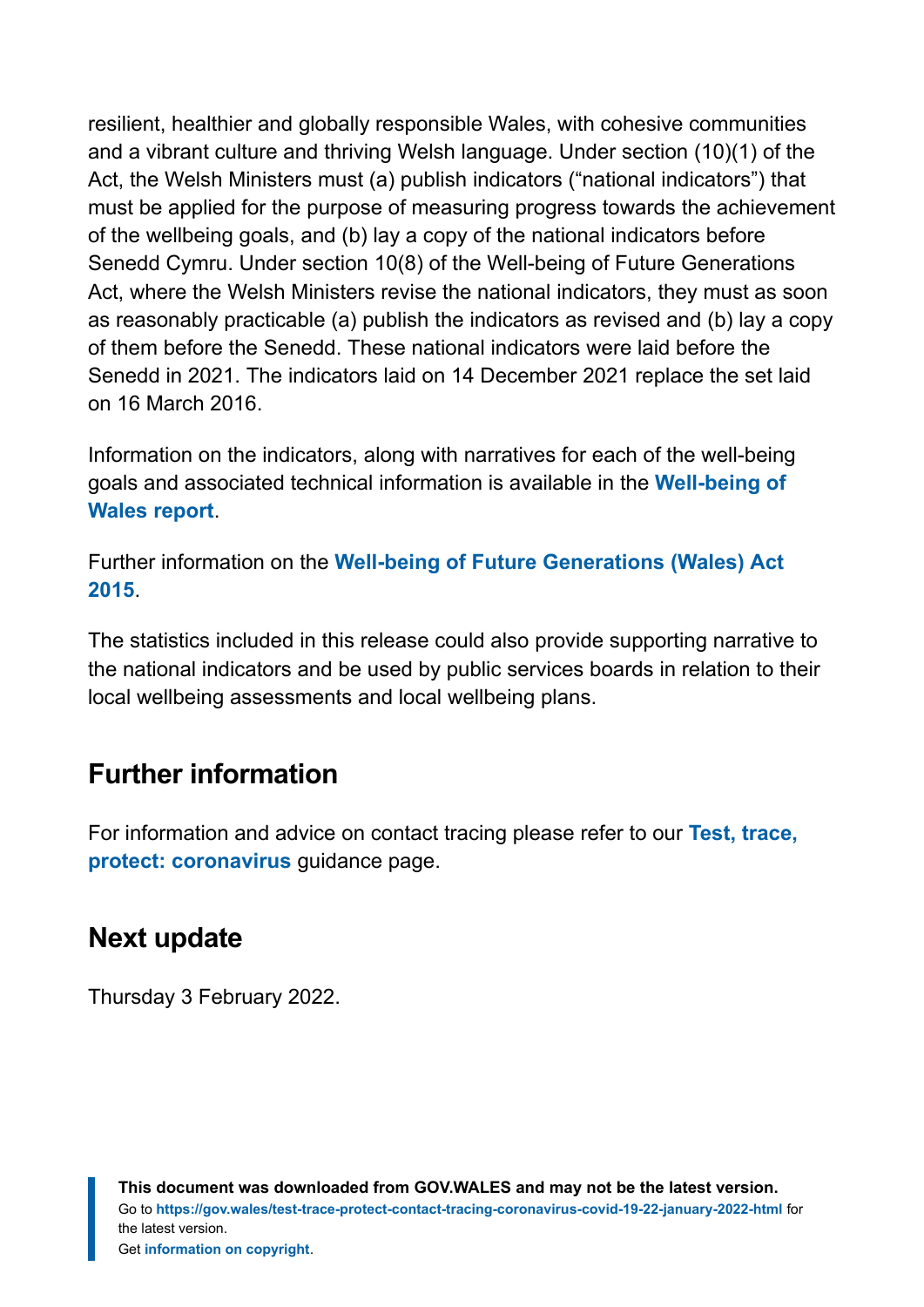#### **We want your feedback**

We are considering reducing the frequency of some of the COVID-19 related statistical releases, including this publication. We welcome any comments or feedback on how you use these releases, and any changes to them via **[kas.covid19@gov.wales](mailto:KAS.COVID19@gov.wales)**.

# <span id="page-18-0"></span>**Contact details**

For queries about the data Statistician: Ryan Pike Telephone: 0300 025 6415 Email: **[kas.covid19@gov.wales](mailto:kas.covid19@gov.wales)**

Media: 0300 025 8099

SFR 25/2022